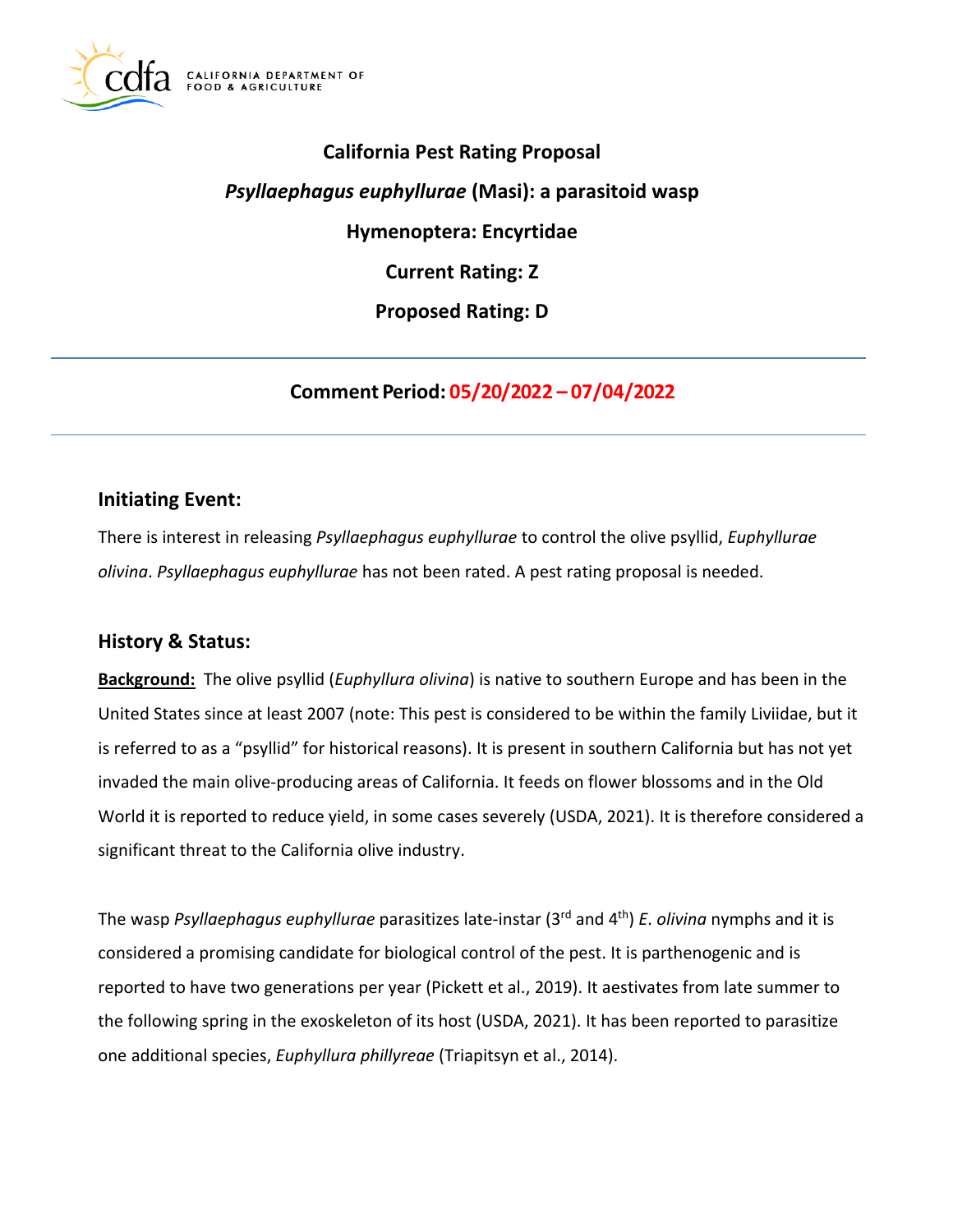

Host specificity testing by Pickett et al. (2019) involved seven non-target psyllid species. One of these was the California native *Neophyllura arctostaphyli*, which was considered the most closely-related (to *E*. *olivina*) native species because it is in the same tribe as *E*. *olivina*. None of the tests found any parasitism (or even any attacks) of any of the non-target species. The lack of attacks suggests that the potential for mortality of non-target psyllids (even if it does not result in successful parasitism) is minimal.

**Worldwide Distribution:** *Psyllaephagus euphyllurae* is native to the Mediterranean regions and has been reported from France, Spain, Tunisia, and Turkey and likely other locations as well (Gonçalves et al., 2012; Pickett et al., 2019; Yayla, 1983). It is not known to have been introduced outside of this area (USDA, 2021).

**Official Control:** *Psyllaephagus euphyllurae* is not known to be under official control anywhere.

**California Distribution:** *Psyllaephagus euphyllurae* is not known to be established in California (California Department of Food and Agriculture).

**California Interceptions:** *Psyllaephagus euphyllurae* has not been intercepted in California (California Department of Food and Agriculture).

The risk *Psyllaephagus euphyllurae* poses to California is evaluated below.

## **Consequences of Introduction:**

1) **Climate/Host Interaction:** This wasp lives in the Mediterranean region. Its main host, *E*. *olivina*, is already established in California and could spread to a much greater portion of the state. It appears likely that this wasp could establish over much of California. Therefore, it receives a **High (3)** in this category.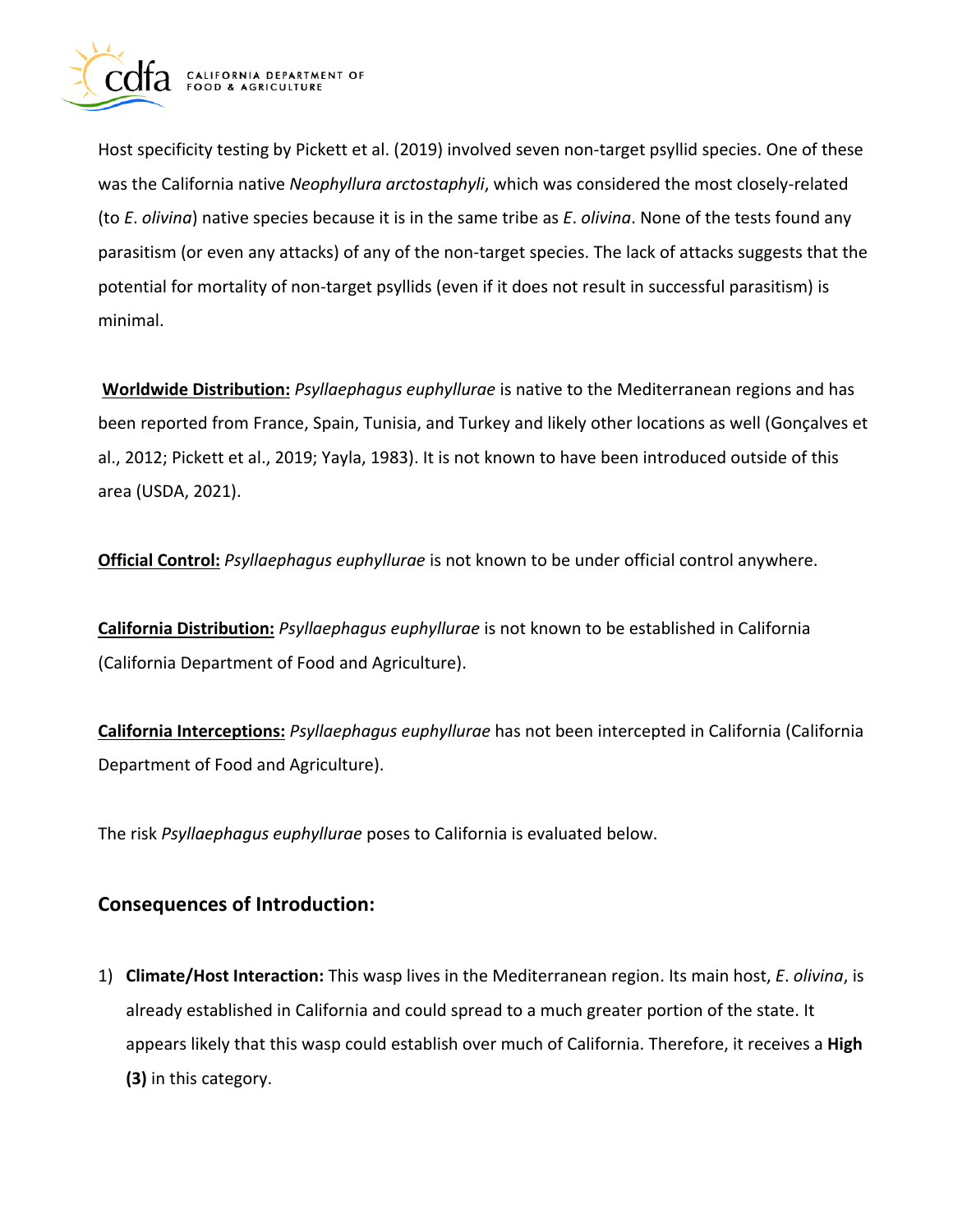

- Low (1) Not likely to establish in California; or likely to establish in very limited areas.
- Medium (2) may be able to establish in a larger but limited part of California.
- **– High (3) likely to establish a widespread distribution in California.**
- 2) **Known Pest Host Range:** *Psyllaephagus euphyllurae* is only known to utilize two species of *Euphyllura* as hosts. Therefore, it receives a **Low (1)** in this category.
	- **– Low (1) has a very limited host range.**
	- Medium (2) has a moderate host range.
	- High (3) has a wide host range.
- 3) **Pest Reproductive and Dispersal Potential:** *Psyllaephagus euphyllurae* is parthenogenic and it can fly. In addition, it remains within the exoskeleton of its host on olive trees for a certain amount of time, so it could be moved with plant material. Therefore, it receives a **High (3)** in this category.
	- Low (1) does not have high reproductive or dispersal potential.
	- Medium (2) has either high reproductive or dispersal potential.
	- **– High (3) has both high reproduction and dispersal potential.**
- 4) **Economic Impact:** *Psyllaephagus euphyllurae* does not feed on plants. It is not known to parasitize any beneficial insects. It could potentially provide biological control of *E*. *olivina*, which poses a threat to the California olive industry, which is worth tens of millions of dollars annually. Therefore, it receives a **Low (1)** in this category.

#### **Economic Impact:**

- A. The pest could lower crop yield.
- B. The pest could lower crop value (includes increasing crop production costs).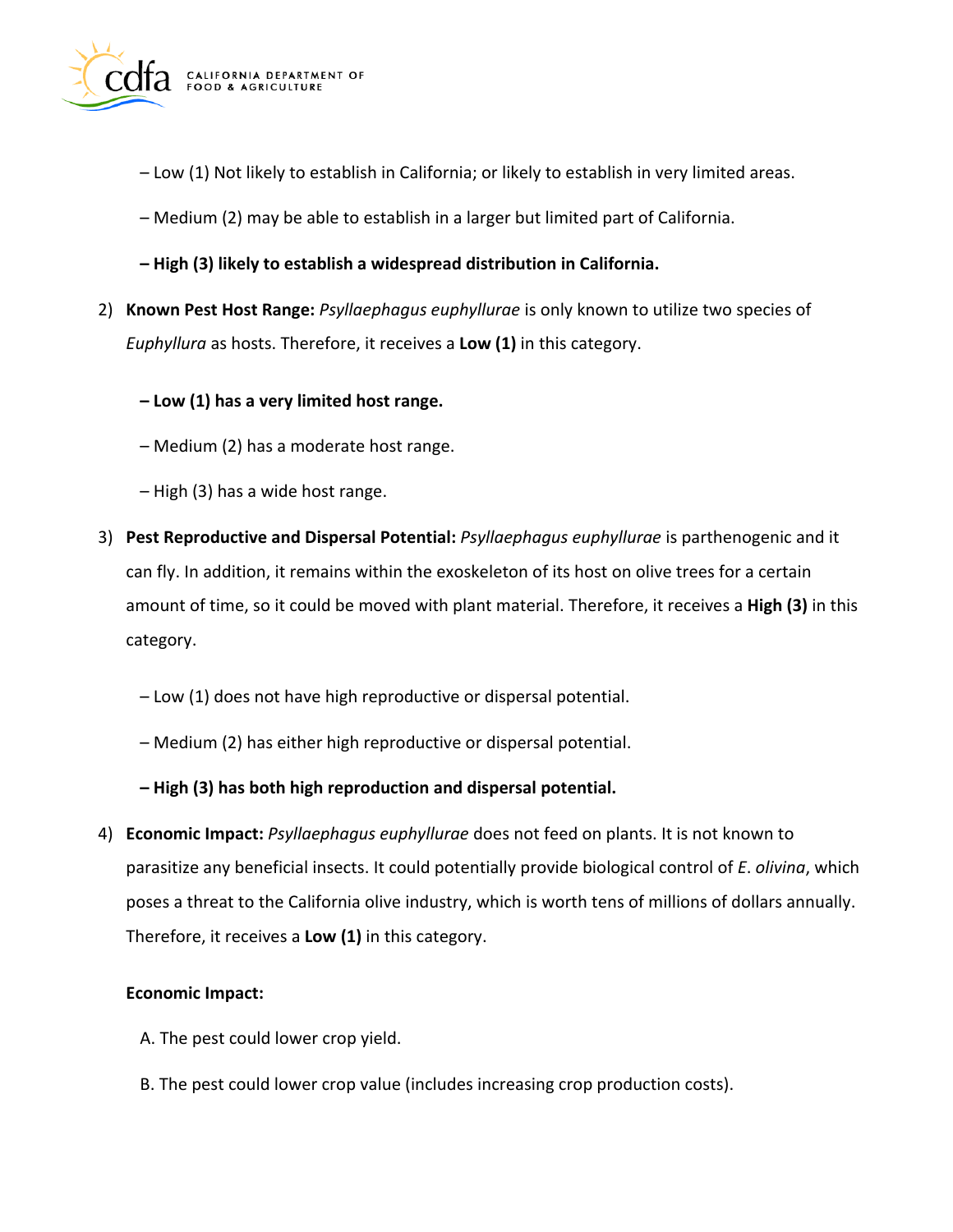

- C. The pest could trigger the loss of markets (includes quarantines).
- D. The pest could negatively change normal cultural practices.
- E. The pest can vector, or is vectored, by another pestiferous organism.
- F. The organism is injurious or poisonous to agriculturally important animals.
- G. The organism can interfere with the delivery or supply of water for agricultural uses.

#### **Economic Impact Score: Low**

**– Low (1) causes 0 or 1 of these impacts.** 

– Medium (2) causes 2 of these impacts.

– High (3) causes 3 or more of these impacts.

5) **Environmental Impact:** The only known host genus is *Euphyllura*, and host specificity testing, which did not reveal any of the tested non-target species to be used as hosts or even attacked, further supports this specificity. The genus *Euphyllura* is Old World in origin, so there are no native California psyllids in this genus. There are no endangered psyllids in California. If *E*. *olivina*  becomes a serious pest of olives in California, pesticide use may increase. Therefore, if *P*. *euphyllurae* provides effective biological control of *E*. *olivina*, it could reduce pesticide use. Therefore, *P. euphyllurae* receives a **Low (1)** in this category.

#### **Environmental Impact:**

A. The pest could have a significant environmental impact such as lowering biodiversity, disrupting natural communities, or changing ecosystem processes.

B. The pest could directly affect threatened or endangered species.

- C. The pest could impact threatened or endangered species by disrupting critical habitats.
- D. The pest could trigger additional official or private treatment programs.

E. The pest significantly impacts cultural practices, home/urban gardening or ornamental plantings.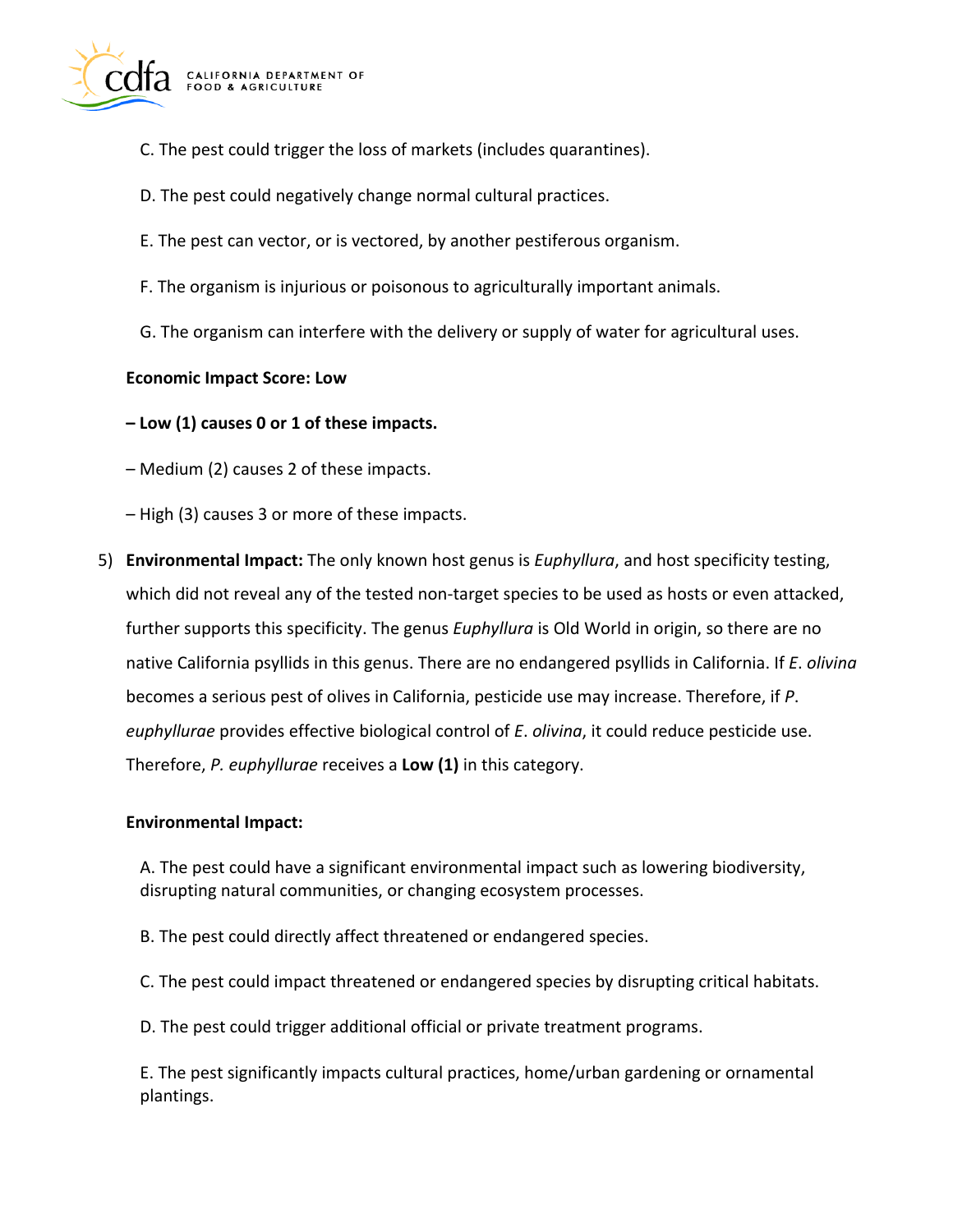

## **Environmental Impact Score: Low (1)**

## **– Low (1) causes none of the above to occur.**

- Medium (2) causes one of the above to occur.
- High (3) causes two or more of the above to occur.

# **Consequences of Introduction to California for** *Psyllaephagus euphyllurae***: Medium**

## **(9)**

Add up the total score and include it here.

 $-Low = 5-8$  points

**–Medium = 9-12 points** 

–High = 13-15 points

6) **Post Entry Distribution and Survey Information:** *Psyllaephagus euphyllurae* is not known to be established in California. It receives a **Not established (0)** in this category.

## **–Not established (0) Pest never detected in California, or known only from incursions.**

–Low (-1) Pest has a localized distribution in California, or is established in one suitable climate/host area (region).

–Medium (-2) Pest is widespread in California but not fully established in the endangered area, or pest established in two contiguous suitable climate/host areas.

–High (-3) Pest has fully established in the endangered area, or pest is reported in more than two contiguous or non-contiguous suitable climate/host areas.

## **Final Score:**

7) The final score is the consequences of introduction score minus the post entry distribution and survey information score: Medium (9)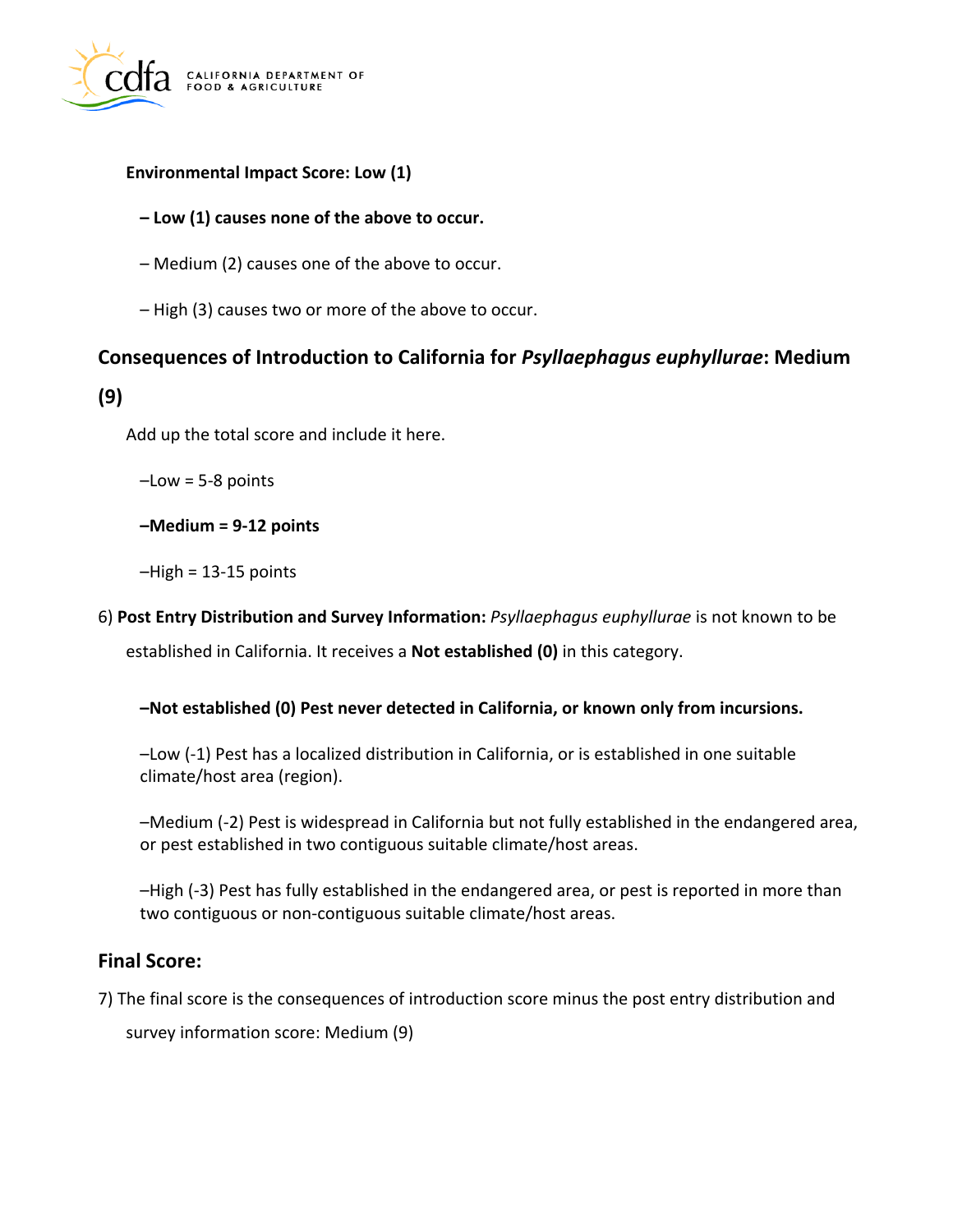

# **Uncertainty:**

It is not known if *E*. *olivina* will become a serious pest of California olive. It is not known if *P*. *euphyllurae* will provide significant control of *E*. *olivina*.

# **Conclusion and Rating Justification:**

*Psyllaephagus euphyllurae* is a parasitic wasp that appears to be limited to the Old World psyllid genus *Euphyllura*. It could provide biological control of the olive psyllid, *Euphyllura olivina*, which has not yet invaded the olive-growing areas of California but is established in California and is considered a serious threat. *Psyllaephagus euphyllurae* does not appear to pose a threat to the agriculture or environment of California and it may be a useful biological control agent. For these reasons, a "D" rating is justified.

# **References:**

California Department of Food and Agriculture. Pest and damage record database. Accessed May 4, 2022:

<https://pdr.cdfa.ca.gov/PDR/pdrmainmenu.aspx>

Gonçalves, M. F., Santos, S. A. P., and Torres, L. M. 2012. Efficacy of Spinosad bait sprays to control *Bactrocera oleae* and impact on non-target arthropods. Phytoparasitica 40:17-28.

Pickett, C. H., Jones, J. M., Triapitsyn, S., and Hougardy, E. 2019. Host specificity testing for *Psyllaephagus euphyllurae* (Hymenoptera: Encyrtidae) collected in eastern Spain for the biological control of olive psyllid, *Euphyllura olivina* (Hemiptera: Liviidae, formerly Psyllidae) in California. An environmental assessment report for the USDA APHIS.

Triapitsyn, S. V., Jones, J. M. L., Pickett, C. H., Buffington, M. L., Rugman-Jones, P. F., and Daane, K. M. 2014. Description of the male of *Psyllaephagus euphyllurae* (Masi) (Hymenoptera, Encyrtidae), a parasitoid of the olive psylla, *Euphyllura olivina* (Costa) (Hemiptera, Liviidae), with notes on its reproductive traits and hyperparasitoids. Journal of Entomological and Acarological Research 46:112- 118.

USDA. 2021. Field release of Psyllaephagus euphyllurae (Hymenoptera: Encyrtidae) for biological control of olive psyllid, *Euphyllura olivina* (Hemiptera: Liviidae), in the contiguous United States. Environmental assessment.